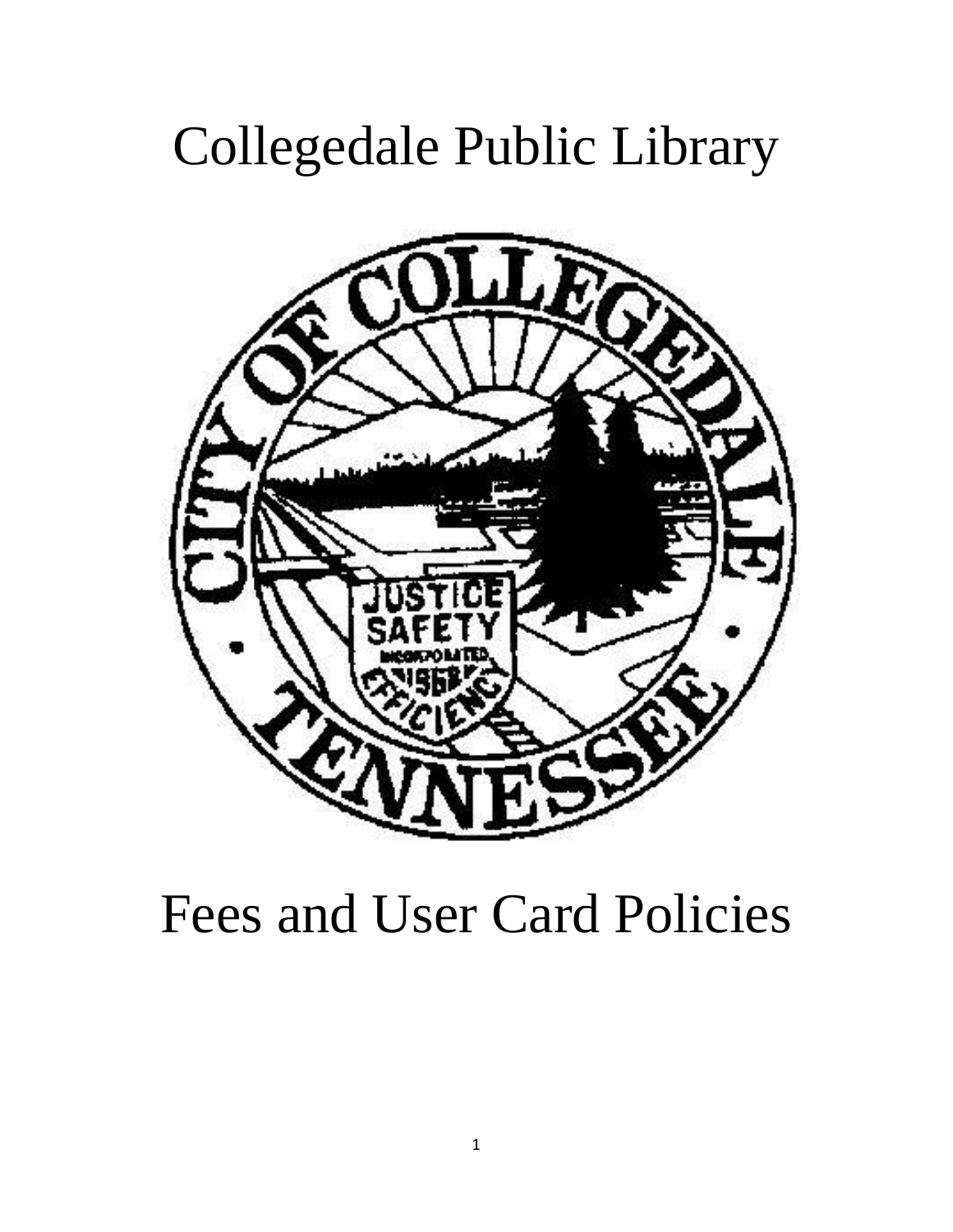# **Table of Contents**

|       | <b>Topic</b>                                           | Page |
|-------|--------------------------------------------------------|------|
| I.    | <b>Library Card Policy</b>                             | 3    |
| П.    | <b>Issuing Library Card</b>                            | 5    |
| Ш.    | <b>Online Patron Card</b>                              | 7    |
| IV.   | <b>Replacement Library Card</b>                        | 8    |
| V.    | <b>Restricted Library Card</b>                         | 9    |
| VI.   | <b>Temporary Library Card</b>                          | 11   |
| VII.  | <b>Damaged Library Materials</b>                       | 13   |
| VIII. | <b>Overdue Fines</b>                                   | 15   |
| IX.   | <b>Schedule of Loan Periods and Limits on Material</b> | 15   |
| Х.    | <b>Meeting Room Policy</b>                             | 16   |
| XI.   | <b>Hours of Operation</b>                              | 18   |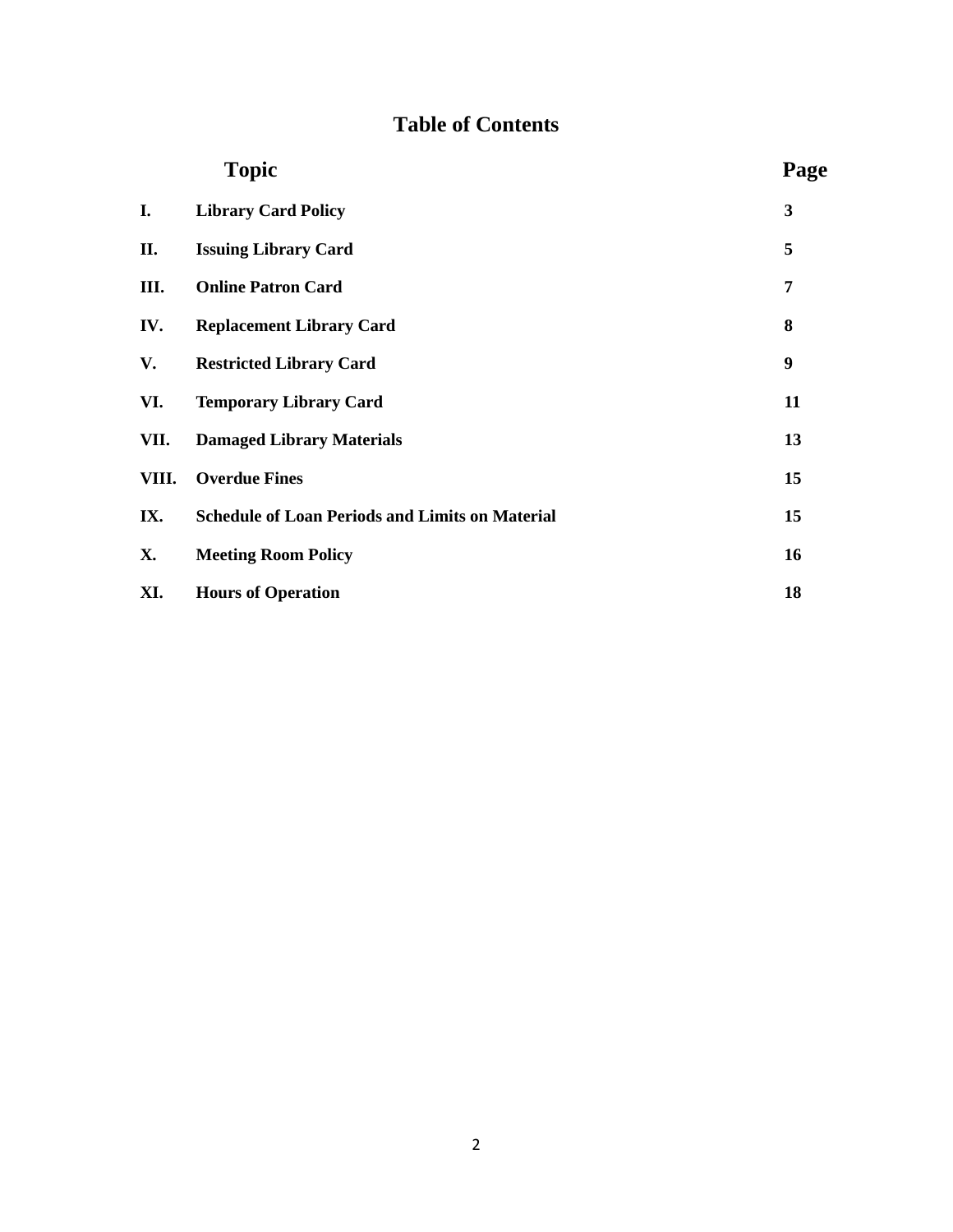#### **Library Card Policy**

It is the policy of the Collegedale Public Library to register borrowers of library materials and users of public access computers connected to the Internet. The purpose of registration is to adequately protect and control Library collections and equipment, which are assets of the City.

#### **Regulations**

#### **Section 1. General Collegedale Library Card Policies**

- A. The City of Collegedale provides a library card at no charge to Collegedale residents (and certain types of non-residents defined in Section 2 below).
- B. The City of Collegedale offers to non-residents the opportunity to purchase a library card for the below fees.

| <b>Individual</b>        | \$60                                               |
|--------------------------|----------------------------------------------------|
| Family                   | \$85 (can check out double the number of material) |
| <b>Senior Individual</b> | \$50                                               |
| <b>Senior Family</b>     | \$65 (can check out double the number of material) |
| <b>Temporary</b>         | \$30                                               |
| Online                   | \$30                                               |

This card is subject to the same privileges and restrictions as the card provided to Collegedale residents. Non-resident cards may be renewed each year, provided that the borrower is in good standing.

- C. The City of Collegedale also offers to non-residents a Temporary Library Card for Computer Use for a charge of \$1.00 per hour. . This card may be used to access Library computers and databases, but may not be used to borrow library materials.
- D. The City of Collegedale will assess a replacement charge of \$2.00 for a lost library card.
- E. All persons who wish to obtain a Collegedale Library Card shall present current governmentissued picture Identification and proof of address by providing one of the address verification documents detailed in Section 3, below.
- F. The borrower remains fully responsible for all items borrowed on the card.
- G. Lost cards should be reported immediately. Library users are responsible for all materials checked out on their card up to the time that they notify the Library that the card is lost and the Library has had an opportunity to update its records.
- H. There is no minimum age to apply for a library card as long as the applicant's parent/guardian signs the application if the applicant is under 18 years of age.
- I. A valid Collegedale Library Card or suitable form of photo ID (see Section 3) must be presented each time a person wishes to borrow library materials or access the library computers or databases.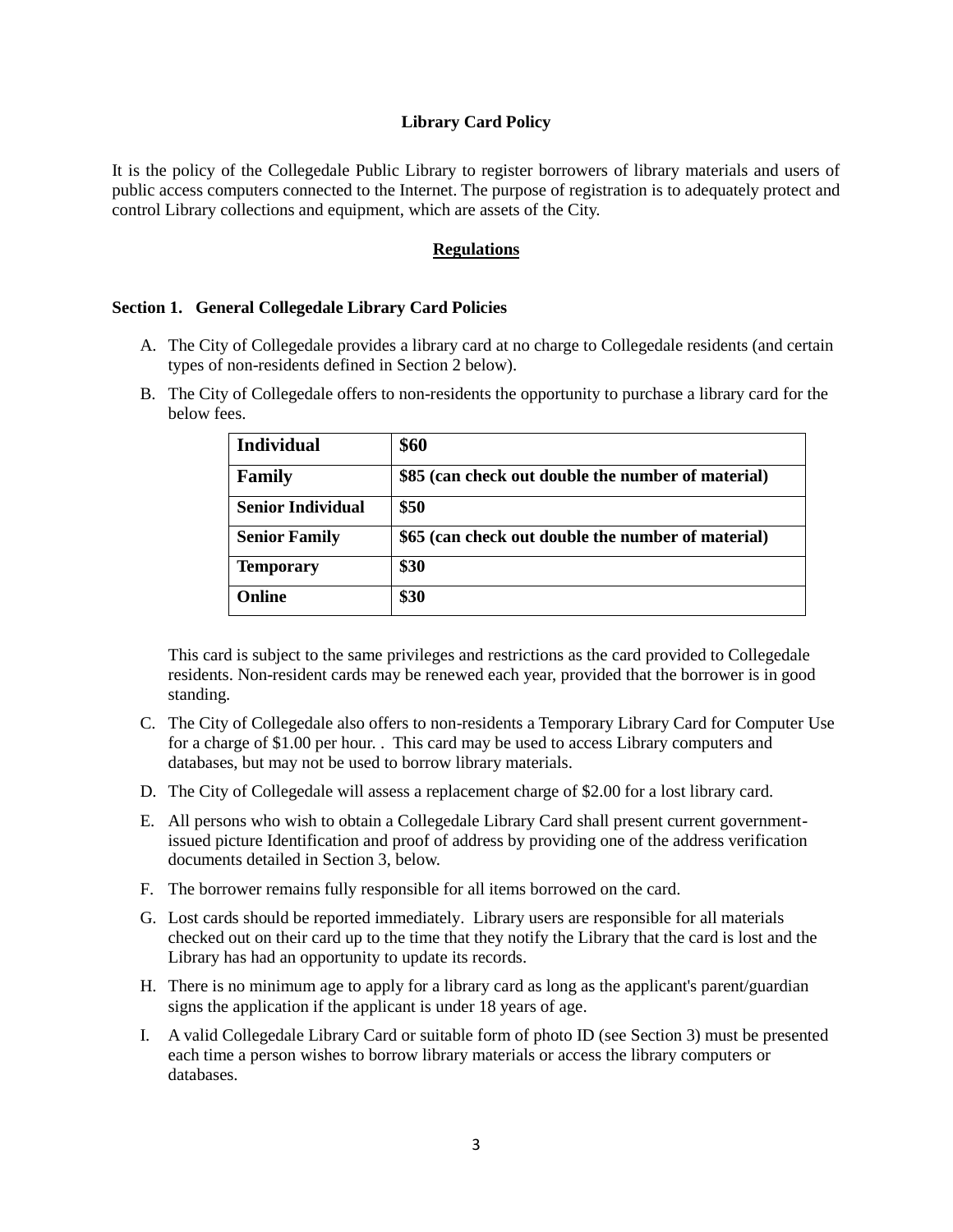- J. All persons -- both Collegedale residents and non-residents -- are welcome to use library materials in the library and attend free library-sponsored programs without charge, and without presenting a Collegedale Library Card.
- K. In order for a SAU student to obtain a library card, they will need to have a letter signed by the Resident Hall Dean of the University to prove that they live in the dorms.

# **Section 2. Nonresidents Exempt from Paying Nonresident Fees for Collegedale Library Cards.**

- A. Individuals in the groups listed below are exempt from the \$60 annual nonresident fee. All library cards issued must be renewed one year from date of issue. They may receive a family card.
	- Collegedale Library Staff

*Proof required:* Picture identification shown by an adult and proof of residence

Collegedale City Staff

*Proof required:* Proof of City employment (uniform with Collegedale or call to Collegedale HR Department), picture identification, and proof of residence

Collegedale Business Owners

*Proof required:* Current year paid tax receipt for the business location or a current business license or a lease that is current, and a picture identification shown by an adult and proof of residence.

# **Section 3. Name and Address Verification for Collegedale Library Cards**

- A. The following information must be supplied on all library card applications in order for card issuance. This information is protected under the State's confidentiality laws and can only be obtained by non-library staff through a subpoena from a court of competent jurisdiction:
	- 1. Applicant name and, if under 18, Parent/Guardian's Name
	- 2. Residential Street Address (PO Box can only be used as the second Address)

3. Phone number(s) (if no phone available, number of friend or relative who can contact you)

- 4. Date of Birth
- B. When applying for a library card, applicants' residential addresses must be verified. The verified address must match the information supplied by the patron on the application form.
	- Collegedale residents must present government-issued photo identification. If under the age of 18, a parent/legal guardian must present their government-issued photo ID. The address will be verified against a database of Collegedale residents provided by the City of Collegedale. Accepted forms of identification are a government-issued identification document with a picture of the applicant or applicant's parent or legal guardian, such as a driver's license, or military identification.
	- Nonresident applicants must provide the same information required of Collegedale residents  $\bullet$ as detailed above plus proof of address. Proof of address maybe any one of the following: a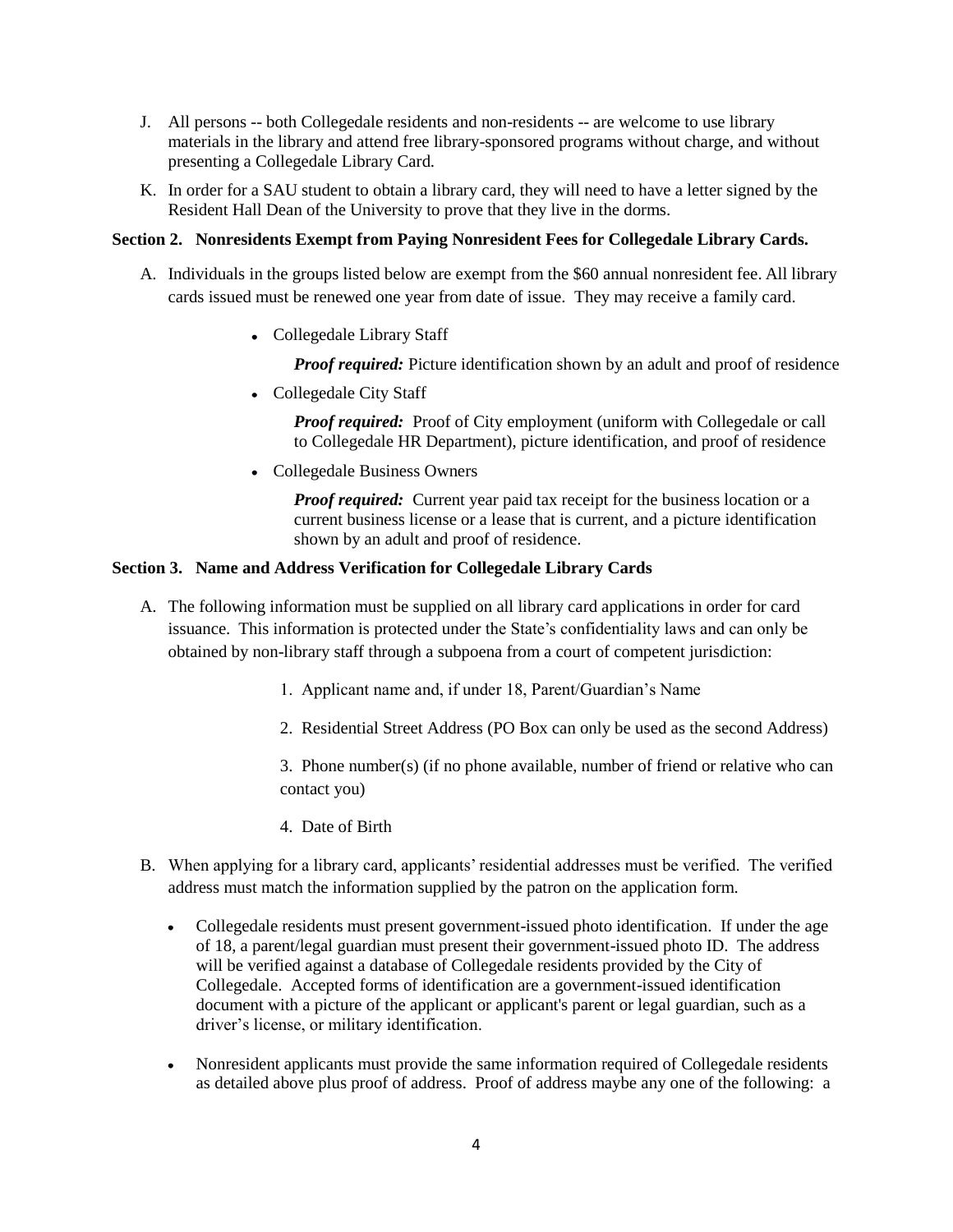mortgage statement, or a rent invoice or utility bill (or other suitable correspondence) not more than 60 days old with a name and address matching that on the application.

#### **ISSUING LIBRARY CARDS**

#### I. POLICY

To check out library materials a person must have a valid library card.

#### II. REGULATIONS

#### A. Residency

- 1. Persons wishing to obtain a library card will be expected to verify identification and proof of a local permanent address. . The proof of address is particularly important so the library can obtain the return of borrowed material.
- 2. Residents with a post office box as their mailing address must also verify their residence address.

#### B. Identification

- 1. Identity and Address Verification for Adults 18 and Over
	- a. Acceptable verification of both identity and residential address includes one of the following:
		- 1. Valid driver's license or state-issued identification card with current local address (preferred verification source, and photo not required)
		- 2. Valid driver's license or state-issued identification car (photo not required) with previous address and one of the following with current local address:
			- Printed check Utility bill or receipt Rent receipt Voter registration card Piece of cancelled mail
- 2. Identification and Address Verification for Children Through Age Seventeen.
	- a. A child accompanied by a parent or legal guardian:
		- 1. The parent or legal guardian must show verification of identity and address as detailed in B.1.
		- 2. The parent or legal guardian will sign the application form and be legally responsible for returning library materials checked out on the child's card.
	- b. If a child is unaccompanied by a parent or legal guardian, a library card application may be sent home with the child. The signed and completed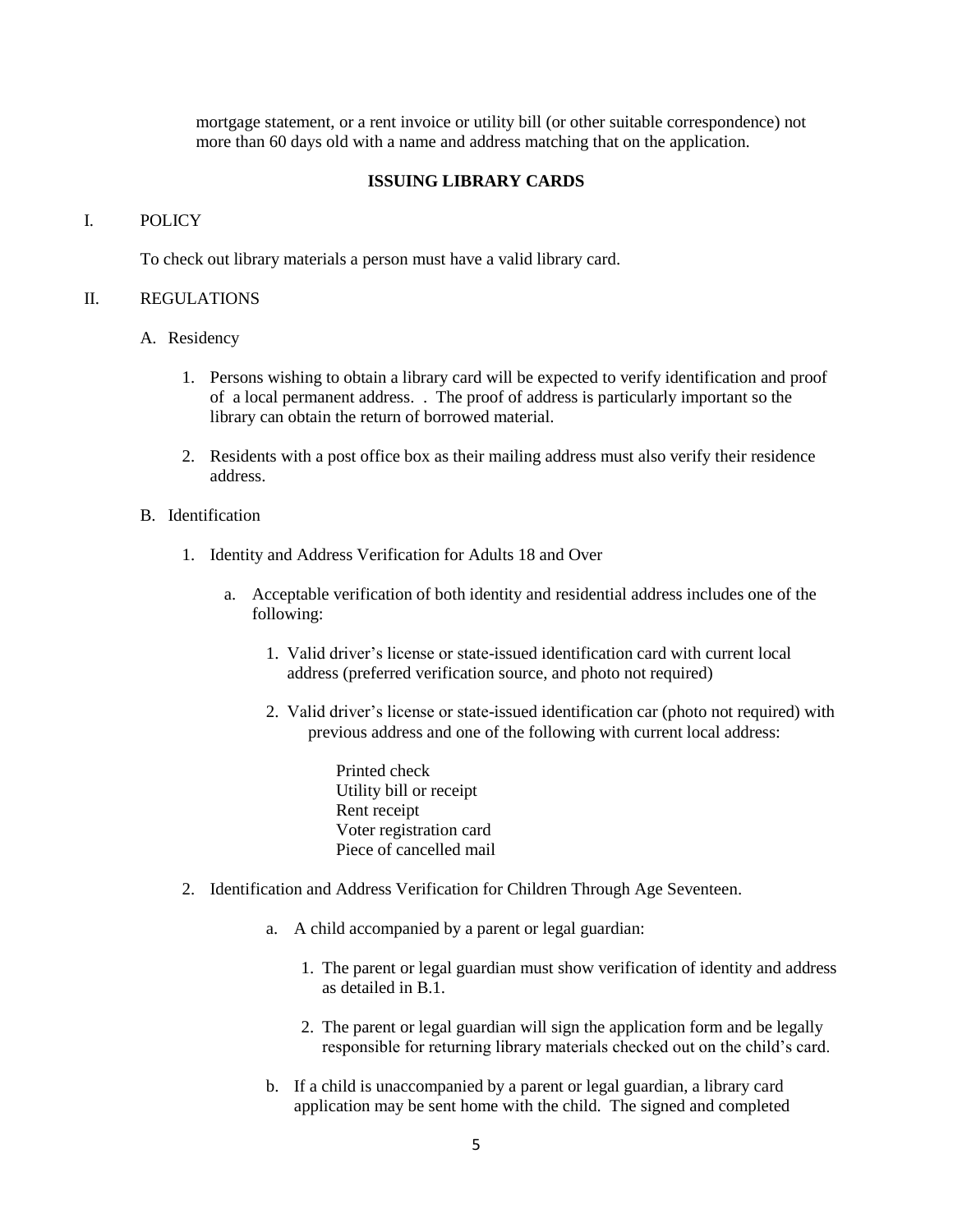application form must be brought back with the valid identification and address verification of the parent or legal guardian (See B.1. above) before the library card can be issued.

- c. Residential students who attend school in the local area but who have permanent residence outside the local area must provide verification of both the local address and their permanent residence address.
- C. Staff may refuse to issue or renew a library card if:
	- 1. Fines in excess of \$5.00 have been incurred.
	- 2. Delinquent materials have not been returned.
	- 3. Adequate identification and proof of address cannot be supplied.
	- 4. False information is given.
	- 5. No permanent address can be provided.
- D. A patron may not have more than one valid card.
- E. The patron is responsible for all materials checked out on his library card. A patron reporting his card stolen is responsible for materials checked out on the card prior to his reporting it stolen.
- F. A patron may not check out materials on an expired library card. Cards will be renewed every three years, except for temporary cards, which are issued for only three months.
- G. A patron may obtain a replacement card if he loses his card or it is stolen. (See *Replacement Library Cards.*)

#### III. PROCEDURES

- A. New Cards
	- 1. Staff should first ask the person to complete a Library card application.
	- 2. If the person's permanent residence is in the local area, the person is eligible for a three year card.
		- a. Verify the person's identity and address as detailed in regulations A. and B. above.
		- b. After verifying all information necessary for the person to receive a three–year card:
			- \* Input data.
			- \* Issue a new card.
			- \* File registration form in storage box.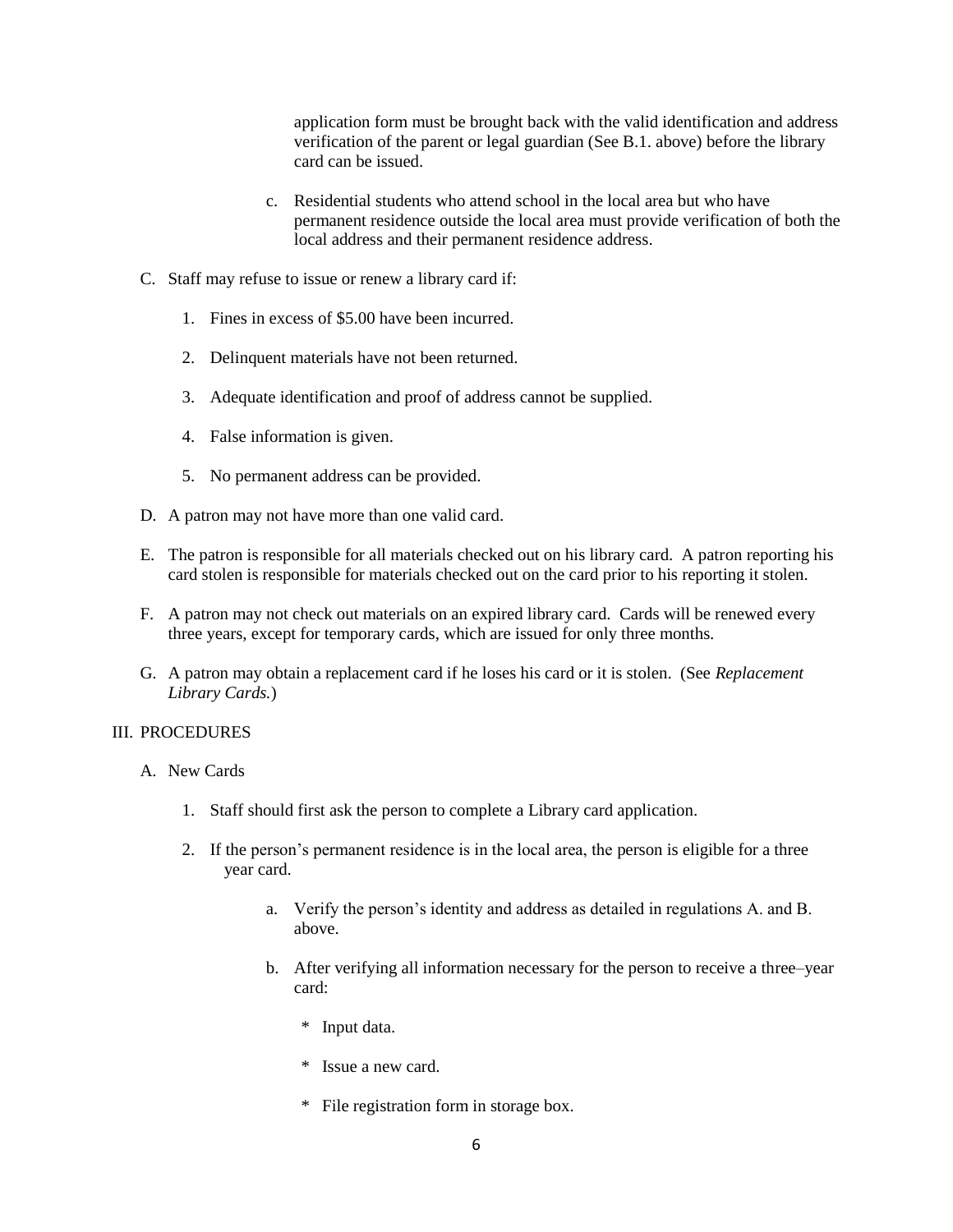- 3. If the person lives outside the local area and is not a residential student, the person may be eligible for a temporary card according to, *Issuing a Temporary Library Card.*
- B. Renewals may be made for patrons in good standing (see II.C. above).
	- 1. Cards that have not expired may be renewed up to 6 weeks prior to the date of expiration.
		- a. Ascertain that the patron wants the card renewed for three years.
		- b. Verify patron's address.

c. Renew card for three years from date of expiration for city residents, and one year for non-city residents.

- 2. Cards that have expired
	- 1. Ascertain that the patron wants the card renewed.
	- 2. Review patron's identification.
	- 3. Verify patron's address.
	- 4. Renew card for three years from current date.

# **ISSUING AN ONLINE PATRON CARD**

# I. POLICY

The library will issue an online patron card to any non-resident person who wishes to access the online databases available on the Library's website.

# II. REGULATIONS

- A. The online patron card will be valid for up to one year.
- B. The person asking for an online patron card must first pay a fee of \$30.00.
- C. Persons with an online patron card only can use the card to access databases available on the Library's website. Library materials cannot be checked out with an online patron card.
- D. If the Library determines that more than one person is using a library card number at the same time to access databases, the card may be revoked.
- E. If for any reason an online patron card must be cancelled or revoked, the patron forfeits the \$30.00 fee.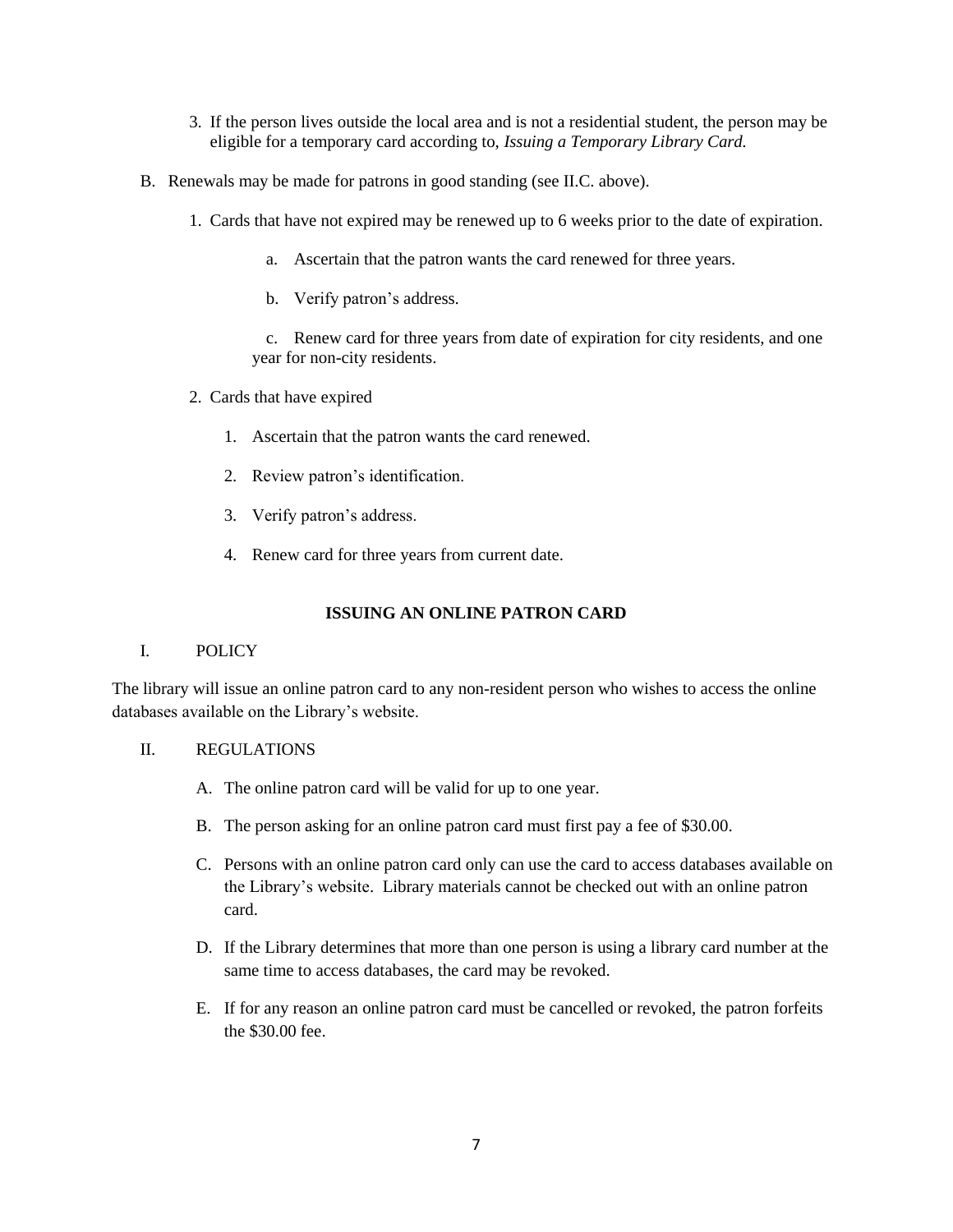# III. PROCEDURES

- A. Any person wanting to apply for an online patron card should first contact the Library. The Library will then send the person a Library Card Application (see C10.1 Attachment 1) through the U.S. Postal Service.
- B. Once the person returns the completed Application with a check or money order (made out to the Collegedale Public Library) for \$30.00, the Library will register the patron and send the plastic Library Card to them via U.S. Postal Service.
- C. The patron can then access the Library's databases using the new online patron card.

# **REPLACEMENT LIBRARY CARDS**

# I. POLICY

The library will replace library cards that are lost, damaged, or stolen. A fee will be charged for the replacement.

#### II. REGULATIONS

- A. Patrons who have lost their library card or claim it was stolen must present valid verification of identity and current address as detailed in, *Determining Eligibility for a Library Card*, before a replacement card can be issued.
- B. For issuing purposes, all replacement cards will be considered new cards be required to fill out application. For statistical purposes, replacement cards are not counted as new cards.
- C. There will be a \$2.00 service charge for replacing all library cards which the patron does not present to the Staff.
- D. Patrons who have library materials in the claimed returned process according to, *Claimed Returned* will be eligible for a replacement card.
- E. Patrons are responsible for all materials checked out on their card until the date they report the card lost or stolen.

#### III. PROCEDURES

- A. Inform the patron that the fee for replacing the card is \$2.00.
- B. Verify patron's identity and address.
- C. Check the patron's account before having the patron fill out an application. Charges of \$5.00 or more must be paid before a new card may be issued.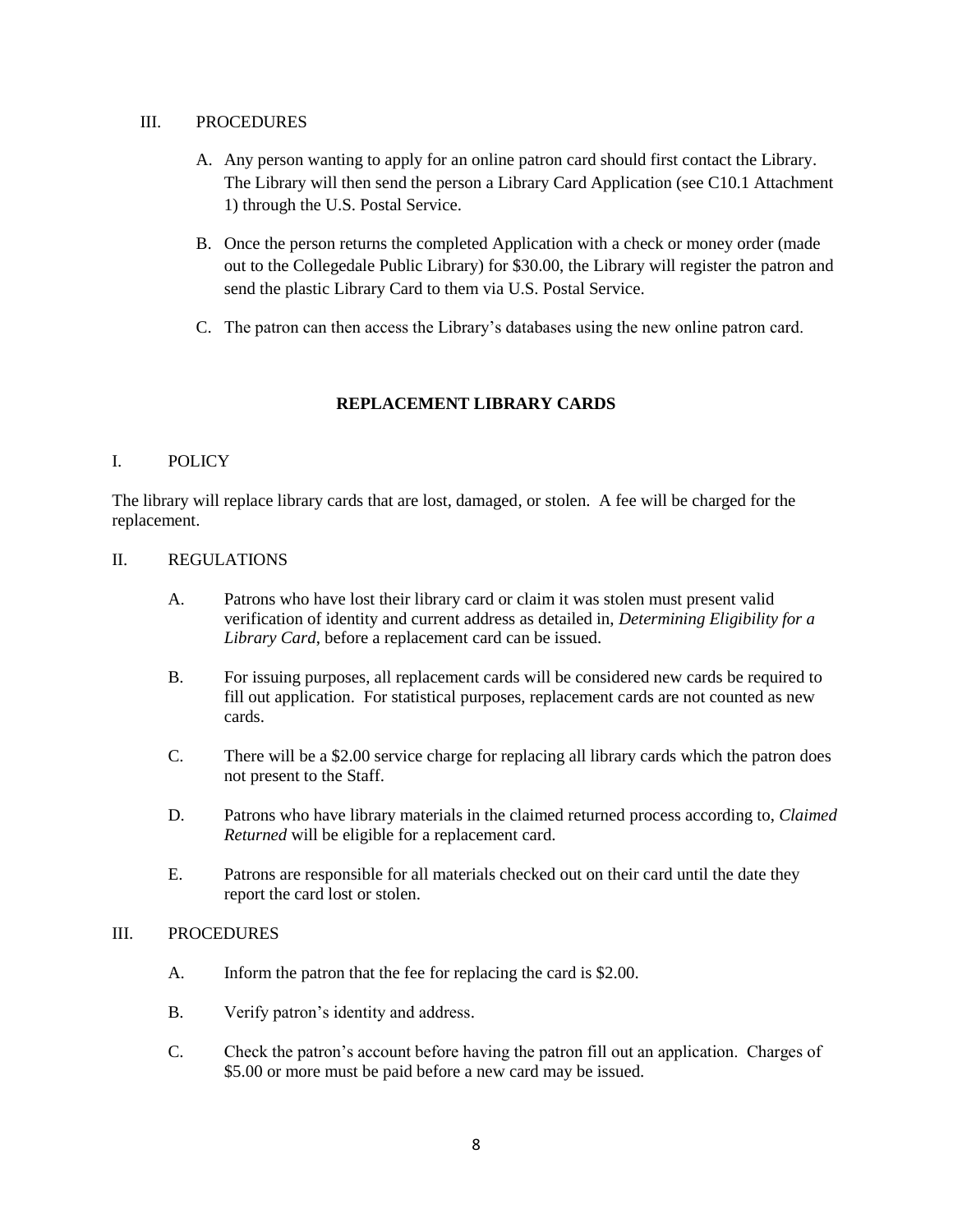- D. To issue a replacement card:
	- 1. Access the patron's account.
	- 2. Correct any inaccurate data.
	- 3. Enter new bar code.
- E. Collect the \$2.00 service charge.
- F. Remind the patron of circulation rules, regulations, loan periods and charges, and expiration date.

#### **ISSUING A RESTRICTED LIBRARY CARD**

#### I. POLICY

The library will issue a restricted library card valid for up to three months to those persons without a permanent address but participating in authorized treatment programs that have granted them mail privileges within our local area. The card will enable the patron to check out only one item at a time.

#### II. REGULATIONS

- C. Local area is defined as within a 5-mile radius of the library for this type of card.
- D. Identification
	- 1. Adults and persons 13 and over must present a letter from and signed by a local treatment program administrator confirming the person's name and the street address the person is authorized to use for mail privileges.
	- 2. Identification and Address Verification for Children Through Age Twelve.
		- a. A child accompanied by a parent or legal guardian:
		- b. The parent or legal guardian must show verification of identity and address as detailed in B.1.
	- d. The parent or legal guardian will sign the application form and be legally responsible for returning library materials checked out on the child's card.
	- e. If a child is unaccompanied by a parent or legal guardian, a library card application may be sent home with the child. Both the signed and completed application form and a letter from and signed by a local treatment program administrator confirming the name and street address of the parent or legal guardian signing for the child must be brought back before the library card can be issued.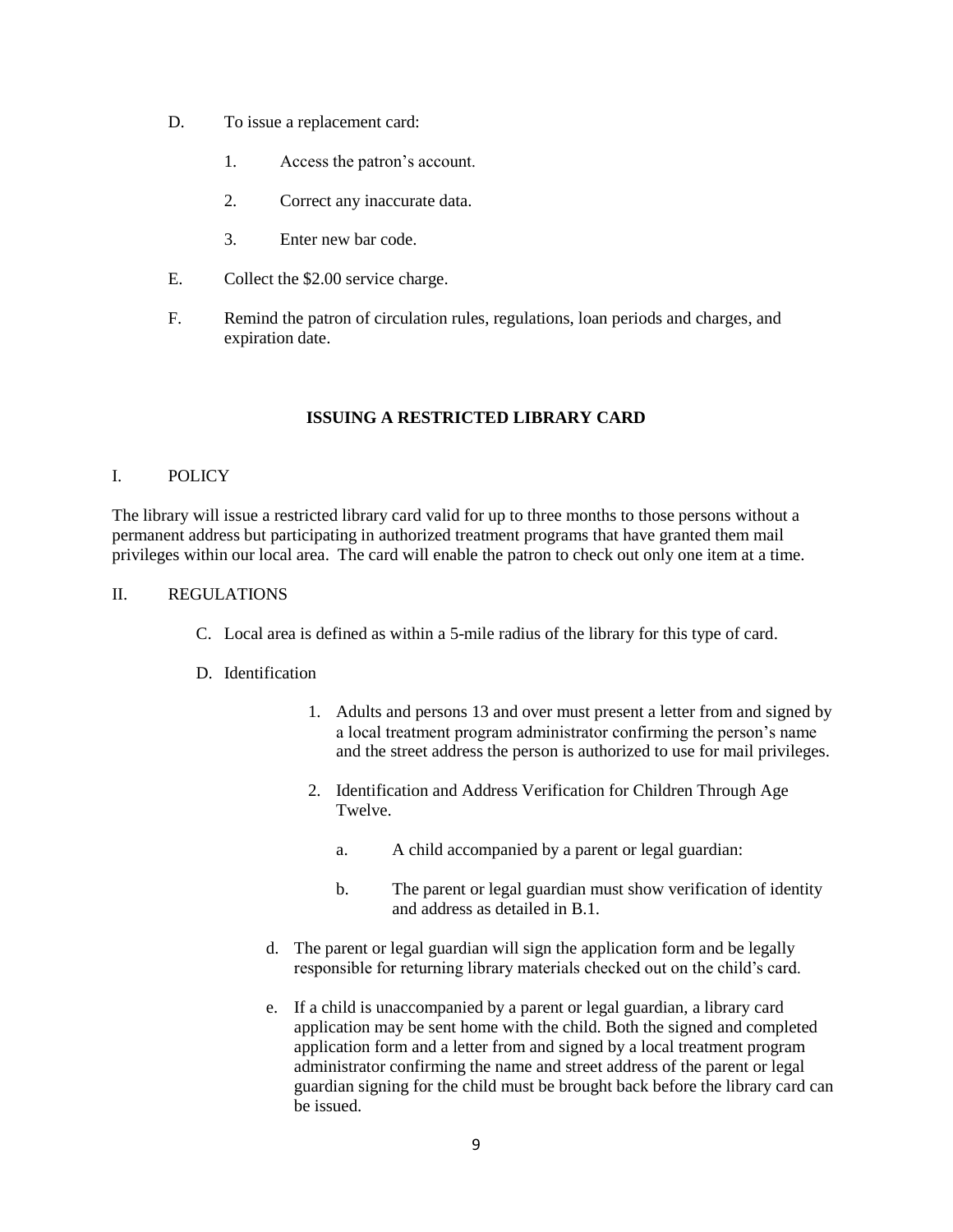- f. The child must be able to receive mail at the address used by the parent or guardian.
- 3. The address will be confirmed by mailing the restricted library card to the applicant. If the envelope containing the card is returned as undeliverable, the card will be cancelled.
	- E. Staff may refuse to issue or renew a library card if:
		- 1. Fines in excess of \$5.00 have been incurred.
		- 2. Delinquent materials have not been returned.
		- 3. Adequate identification and proof of address cannot be supplied.
		- 4. False information is given.
	- F. A patron may not have more than one valid card.
	- G. The patron is responsible for all materials checked out on his library card. A patron reporting his card stolen is responsible for materials checked out on the card prior to his reporting it stolen.
	- H. A patron may not check out materials on an expired library card. Cards will be renewed every three months
	- I. A patron may obtain a replacement card if he loses his card or it is stolen. (See *Replacement Library Cards.*)

#### III. PROCEDURES

- J. New Cards
	- 1. Staff should first ask the person to complete a Library card application.
	- 2. If the person's residence is in the local area, the person is eligible for a three–month restricted card.
		- a. Verify the person's identity and address as detailed in regulation B. above.
		- b. After verifying all information necessary for the person to receive a three–month restricted card:
			- \* Input data.
			- \* Issue and mail the new card to the patron.<br>
			File registration form in storage box
			- File registration form in storage box.
- K. Renewals may be made for patrons in good standing (see II.C. above).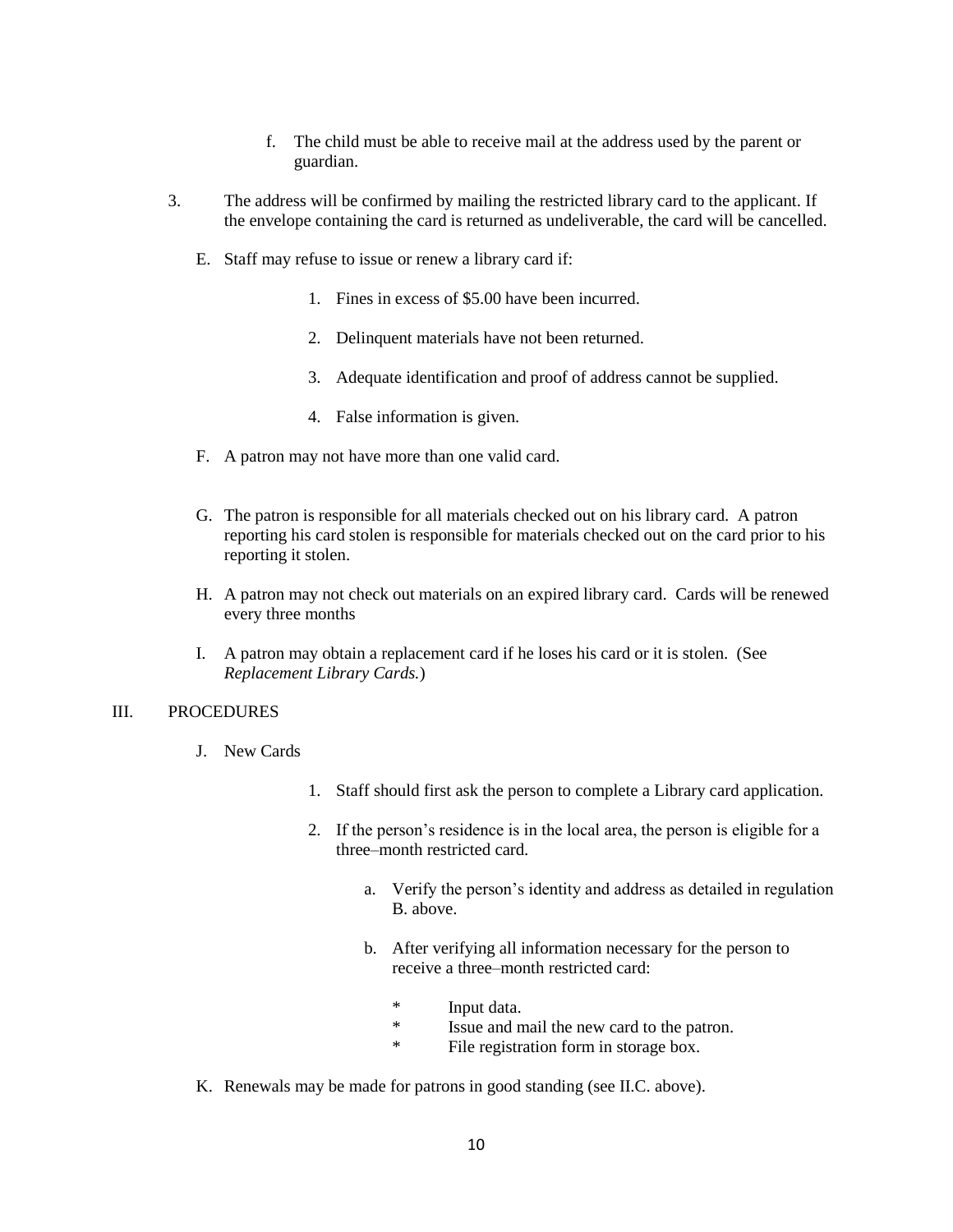- 1. Cards that have not expired may be renewed up to 6 weeks prior to the date of expiration.
	- a. Ascertain that the patron wants the card renewed for three months.
	- b. Verify patron's address.
	- c. Renew card for three months from date of expiration.
- 2. Cards that have expired
- 5. Ascertain that the patron wants the card renewed.
- 6. Review patron's identification.
- 7. Verify patron's address.
- 8. Renew card for three months from current date.

# **ISSUING A TEMPORARY LIBRARY CARD**

I. POLICY

The library will issue a temporary library card valid for up to two months to those persons who do not reside permanently in the local area and who wish to check out certain library materials.

# II. REGULATIONS

- A. Local area is defined as a 5–mile radius of the Library for this type of card.
- B. The person asking for a temporary card must pay a deposit of \$30.00 of which\$15.00 will be refunded when the person returns the temporary card in person on or before the card's expiration date. All materials borrowed must be returned before a refund can be issued.
- C. Acceptable verification of the person's identity and permanent residence includes:
	- 1. Valid driver's license with current address or state–issued identification card.
	- 2. Printed check.
	- 3. Voter registration card.
	- 4. Library card with home address.
	- 5. Passport.
	- 6. One piece of cancelled mail to current permanent address and one of the following:
	- \* Social Security Card
	- \* Credit card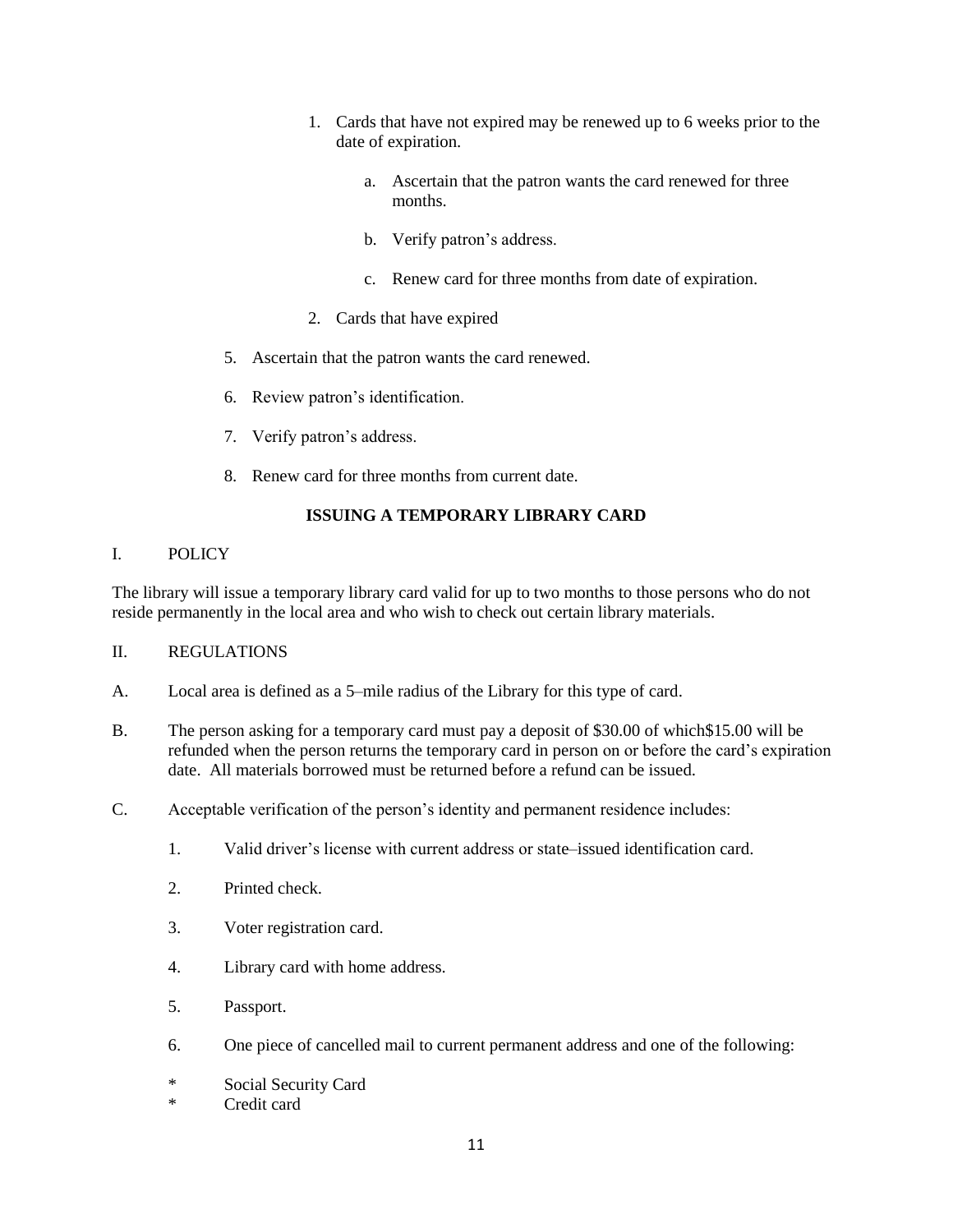- \* School, employee, or military ID<br>\* Insurance card
- Insurance card
- \* Library card without address
- D. The person must provide a local address and telephone number.
- E. Persons with a temporary card may check out any circulating library materials.
- III. PROCEDURES
- A. If a person requests a temporary card, Staff will:
	- 1. Verify the person's identification and address according to regulation C and D above.
	- 2. Accept the \$30.00 deposit.
	- 3. Have the person fill out a registration form including both permanent and temporary addresses.
	- 4. Issue a library card with the expiration date of 2 months.
		- a. Have the person sign the card.
		- b. Inform the person of the circulation rules, regulations, loan periods, and charges.
- B. When a person returns a temporary card and requests a refund of the deposit, Staff will:
	- 1. Check for outstanding charges or materials and deduct any charges from the refund due.
	- 2. Take the person's library card and cut it up.
	- 3. Refund half the deposit and notify the City's finance department to issue a refund
	- 4. Delete the person's name from the system.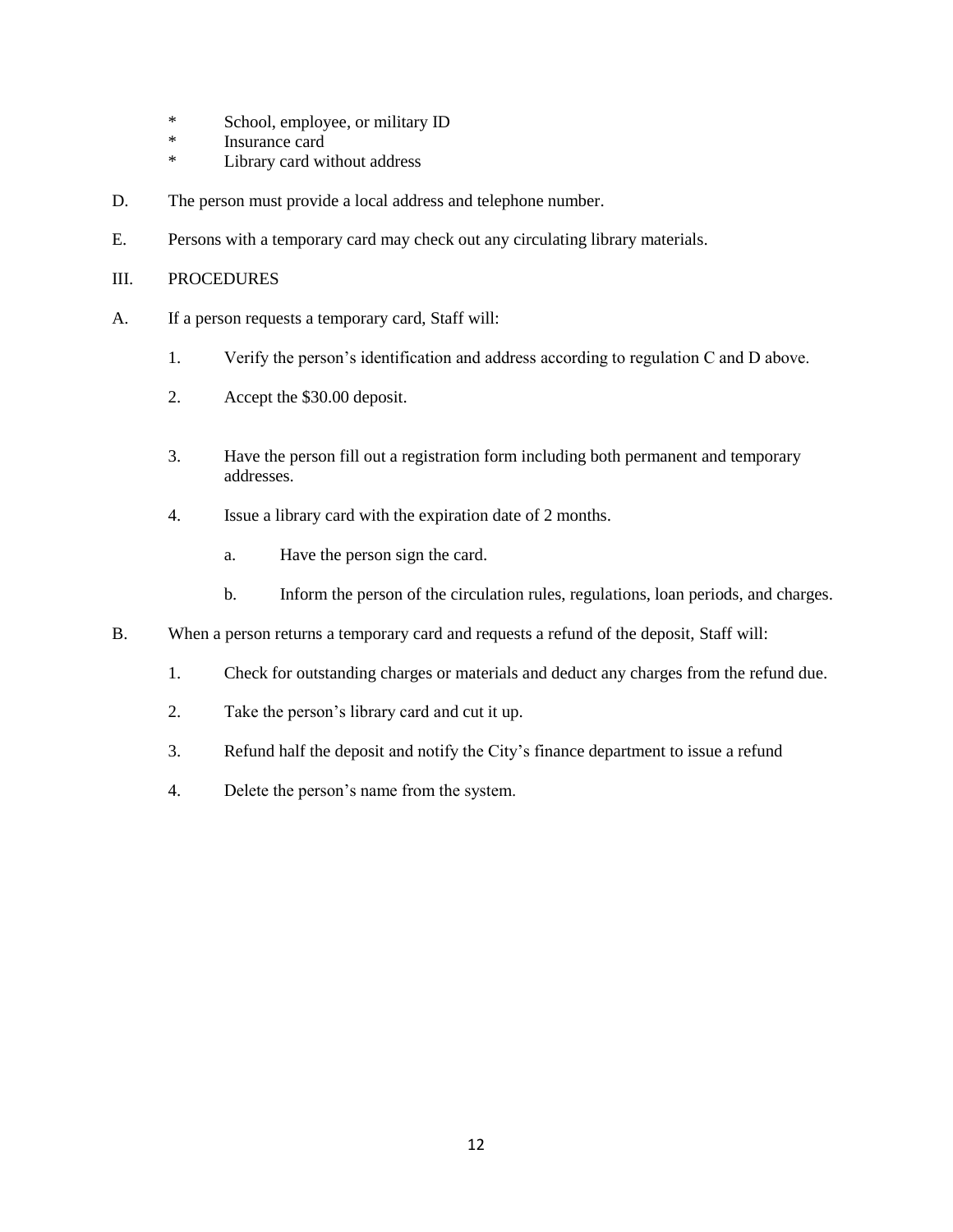# **DAMAGED LIBRARY MATERIALS**

# I. POLICY

The library will charge a patron for damage or mutilation to library books and materials. The amount charged depends on the type of material and the extent of damage.

### II. DEFINITIONS

- A. Damaged Beyond Repair Damaged beyond the point where it would not be possible or practical to repair the material. Materials cannot be repaired if:
	- 1. The text block is extensively ink/crayon marked, affecting readability.
	- 2. The text block is dog-chewed.
	- 3. Book is water stained or smoke damaged.
	- 4. Five or more pages are missing or defaced.
	- 5. CDs and DVDs are warped or extensively scratched.
	- 6. Audio or video cassette tapes are mutilated.
- B. Damaged That Requires Rebinding Damaged items that can be rebound and will then be usable.

Such damage includes:

- 1. Broken spine hinges.
- 2. Torn cover.
- 3. Broken text block.
- C. Repairable Damage Damage that can be repaired with minimal effect on the appearance or usability of the material. Such damage includes:
	- 1. Missing pockets, jackets, cassette boxes, DVD art, etc.
	- 2. Dog-chewed edges or cover.
	- 3. Multiple torn pages.
	- 4. Minimal crayon marking.
- D. Negligible Damage Damage that has little or no effect on the usability of the material and that will not be repaired by library staff. Such damage includes:
	- 1. Minor scratches on CDs and DVDs.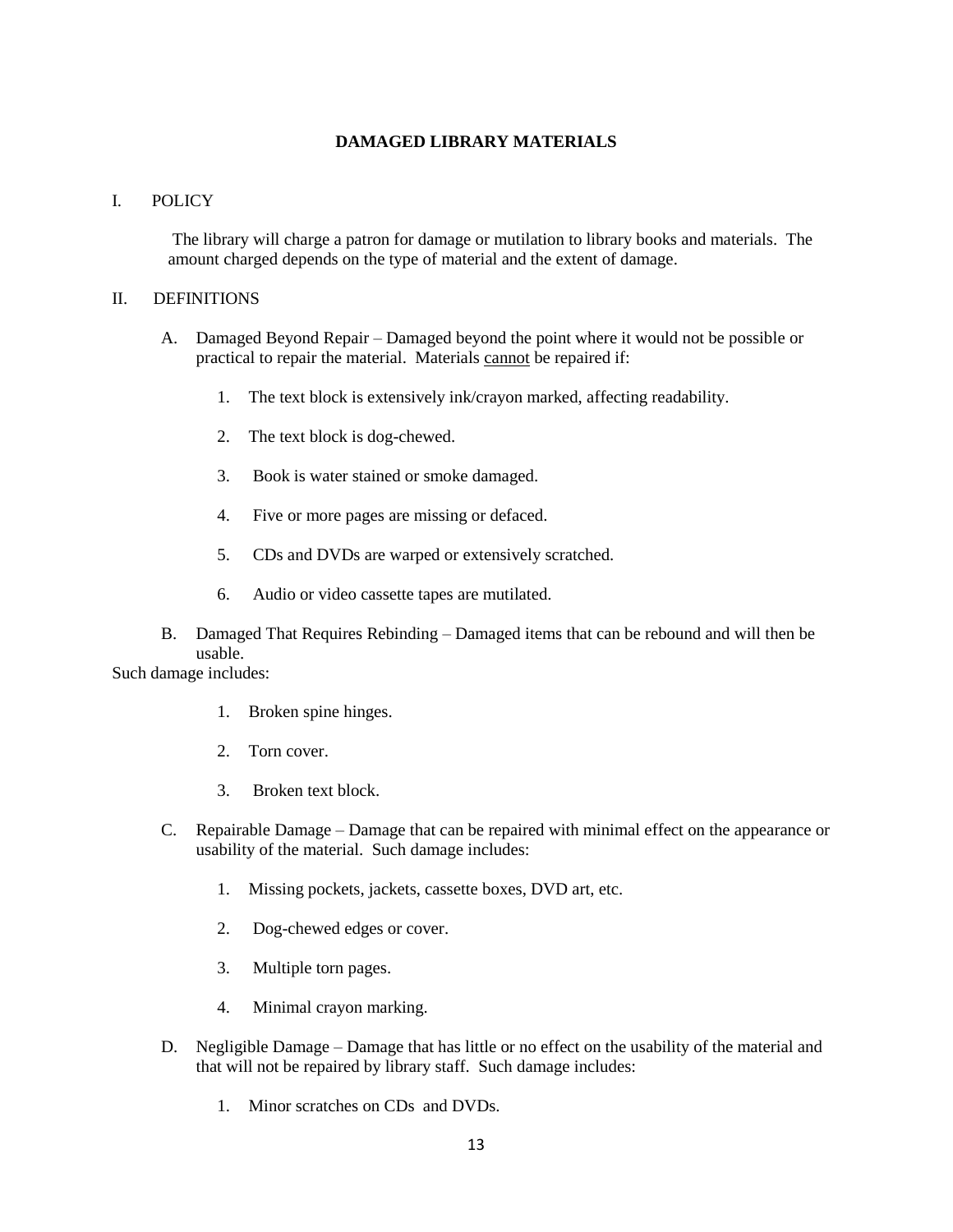2. Minor tears on pages.

#### III. REGULATIONS

- A. Staff will assess costs for "Damaged Beyond Repair," "Damage That Requires Rebinding, " and "Repairable Damage" items. Refer any question to the Directors.
- B. Staff will assess costs based on the following schedule:
	- 1. "Damaged Beyond Repair:" The replacement price of the item based on *Lost and Paid Library Materials.*
	- 2. "Damage That Requires Rebinding:" \$10.95.
	- 3. "Repairable Damage:"
		- a. Adult Material \$5.00.
		- b. Juvenile Material \$4.00.
- C. Materials which have been "Damaged Beyond Repair" may be kept by the patron if he requests it.
- D. "Damaged Beyond Repair" items will be removed from the collection according to regular withdrawal procedures.
- E. "Damage That Requires Rebinding" and "Repairable Damage" items will be processed accordingly. .
- F. Staff will determine extent of damage for video cassettes, CDs and DVDs.
- G. Whether or not the item may be re-ordered has no bearing on the charges to the patron.

#### IV. PROCEDURES

- A. If an item is damaged and the patron is paying for it at the time of return:
	- 1. Charge the patron according to current policy.
	- 2. If the item is "Damaged Beyond Repair" and the patron asks to keep it,
		- a. Tear out the title page and write the item barcode on the page.
		- b. Stamp "Discarded" in red on the inside front and back covers.
		- c. Give the item to the patron.
	- 3. Give a receipt for payment on the item.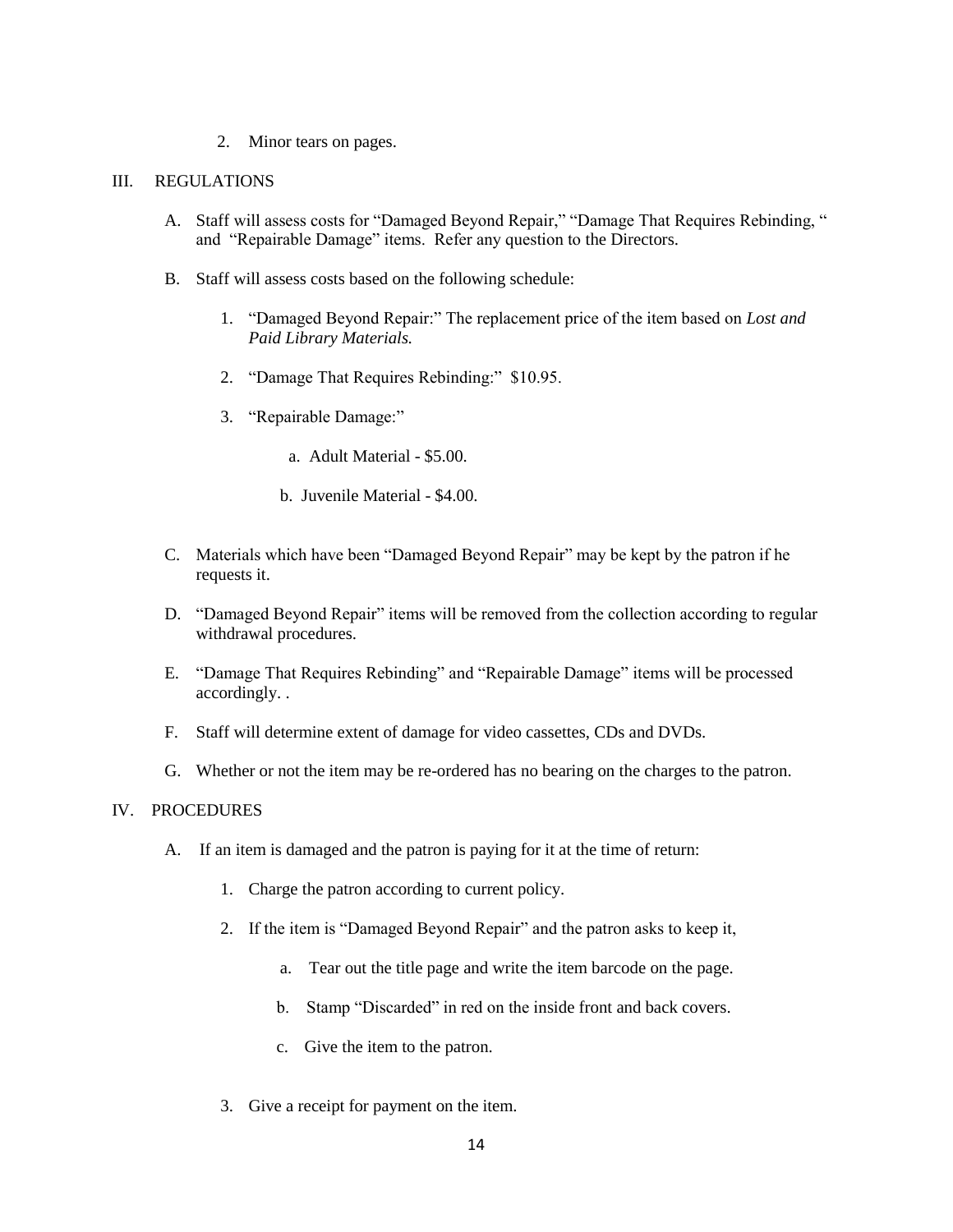#### **OVERDUE FINES**

# I. POLICY

Overdue fines are charged as a penalty for not returning library materials when due and thus preventing their being used by others. Fines are charged to all persons.

# II. SCHEDULE OF FINES

- A. Books 20¢ per day per book
- B. Audiovisual materials

Audio materials 20¢ per day per item

Video materials 20¢ per day per item

C. Other materials  $20¢$  per day each

# III. REGULATIONS

- A. Items returned in the book chute after the library has closed are considered to have been returned before midnight prior to the day the library is next open.
- B. The maximum overdue fine shall be \$20.00 per item regardless of the cost of the item or its format.
- C. If a patron wishes to check out materials and has more than 5 overdue materials or owes charges of \$5.00 or over, he may not check out any materials.

# IV. PROCEDURES

If the fines are paid when the materials are returned, Staff will issue a receipt to the patron.

# **SCHEDULE OF LOAN PERIODS AND LIMITS ON MATERIALS**

I. POLICY

Any person with a valid library card may borrow any library materials subject to certain limits and for certain periods of time.

- II. SCHEDULE OF LOAN PERIODS AND LIMITS ON MATERIALS
	- A. Loan Periods
		- 1. Books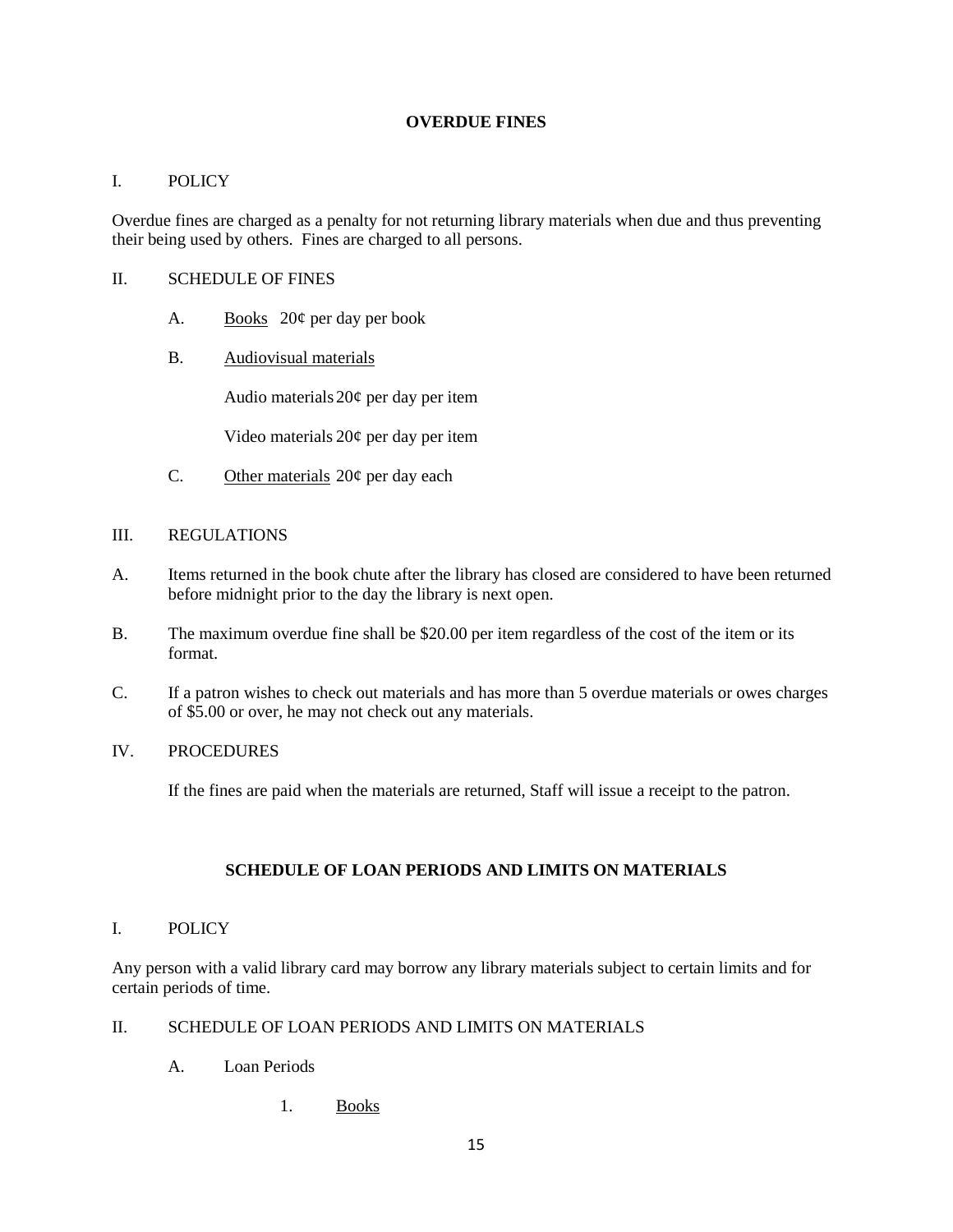- a. New books 7 days
- b. Other circulating books 28 days

# 2. Non–Print materials

- a. Audio materials 28 days
- b. Videocassettes and DVDs 7 days

# 3. Other materials

- b. Periodicals 7 days
- 4. Renewals one 7–day period. Items for which a hold has been placed may not be renewed. On–Demand rental DVDs may not be renewed.
- B. Patrons may check out different number of materials depending on their library card type:
	- a. Permanent and temporary library cards only 10 items at a time in the following categories but up to 30 items in all:
	- b. Restricted library card only one item at a time.
- C. Exceptions to the above loan periods and limits on materials may be made at the discretion of Library Director.

# **MEETING ROOM POLICY**

# **I. POLICY**

The meeting room of the Library is intended primarily for programs sponsored by the Library or Friends of the Library. Other non–profit organizations may use the meeting rooms subject to the regulations of this policy.

# **II. REGULATIONS**

A. Programs or activities sponsored by the Library or the Friends of the Library have priority over other meetings. Certain time periods may be reserved on a regular basis for library uses and programs.

B. The availability of the meeting rooms for non–library groups is as follows: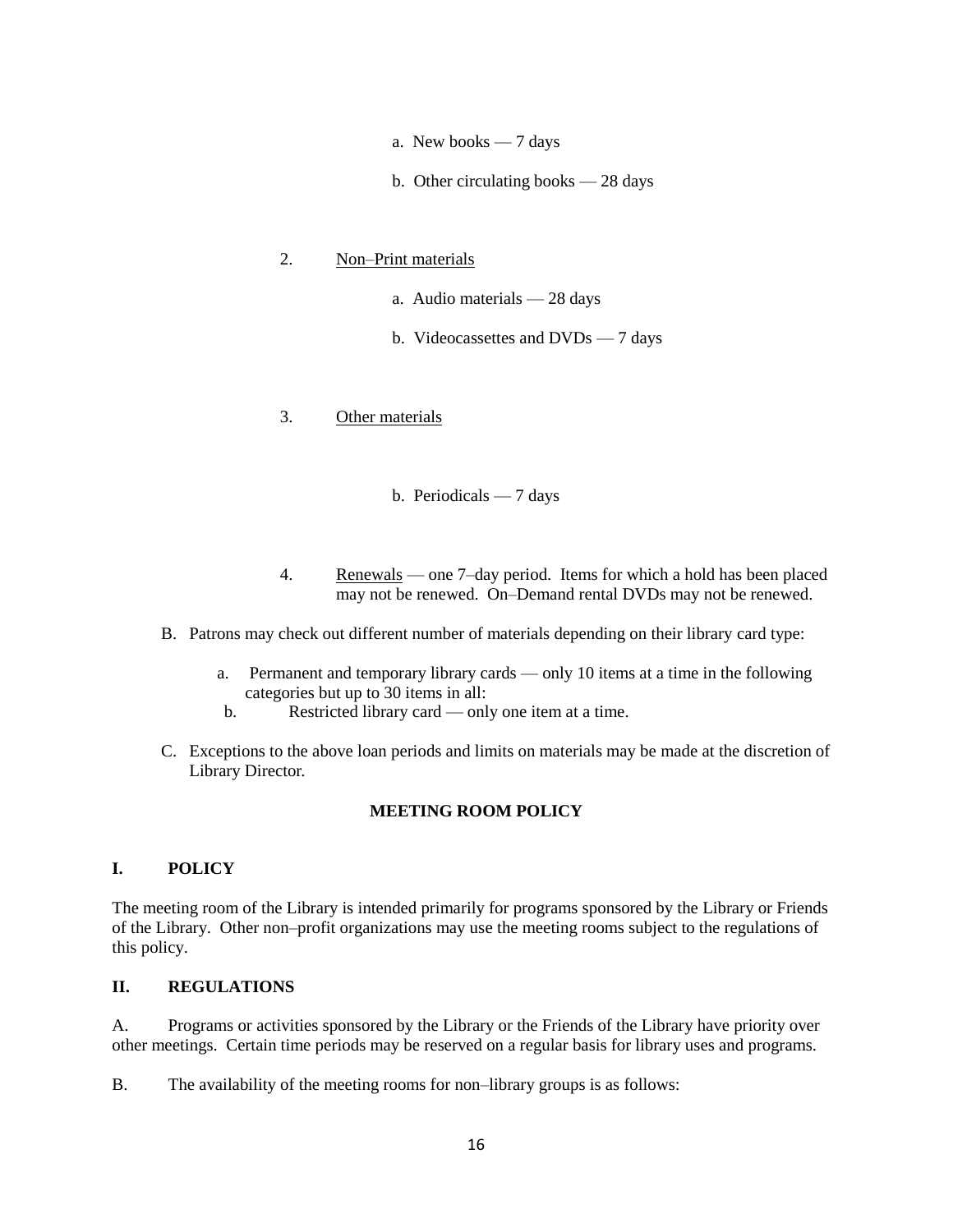- 1. The meeting rooms shall not be available for use by for–profit groups or businesses.
- 2. The meeting rooms may not be used for the following activities:
	- a. Purely social events.
	- b. Money–raising events, projects, or programs.
	- c. Events which offer items or services for sale or which include overt solicitation of clients for products or services.
	- d. Excepted from this regulation are activities sponsored by the Library or Friends of the Library for the purpose of benefiting the Library.
- 3. The meeting rooms are available for local public civic, educational, and cultural non– profit groups or organizations only. Organizations that exclude the general public from membership will be denied the use of the meeting rooms.
- C. The charges for meeting room use by non–library groups and the reservation requirements are as follows:
	- 1. The charge for use of the meeting rooms is \$10.00 (minimum) per meeting for two (2) hours and \$5.00 per hour or any portion of an hour beyond two (2) hours. The maximum charge is \$30.00 per day.
	- 2. Library or Friends of the Library sponsored groups, governmental departments or agencies (Federal, State, or Local), public meetings called by governmental public officials, and non–profit groups involved in adult literacy tutoring or tax preparation help for the elderly are exempt from charges.
	- 3. A group may hold two (2) meetings per calendar year or one (1) series of three (3) meetings per series within a 30–day period each calendar year. Exceptions to this are educational groups engaged in adult literacy tutoring.
	- 4. A group wishing to use a meeting room must make a reservation in writing at least two (2) weeks in advance and not more than four (4) months in advance of the date of intended use.
	- 5. At the time the request for reservation is made, the group must provide a copy of its IRS  $501(c)(3)$  tax exemption certificate. If the reservation is approved, the fee must be paid within seven (7) days of approval.
	- 6. If a group fails to notify the library of the cancellation of its scheduled use of a meeting room, it shall be charged the \$10.00 minimum fee. Refunds will be made if a group notifies the library of cancellation 24 hours before the time of its scheduled use of the room.
- D. The following regulations apply to all non–library groups using the meeting rooms:
	- 1. All meetings must be open to the public and the press and attendance may not be restricted in any way. Any advertisements relating to a meeting must state that it is open